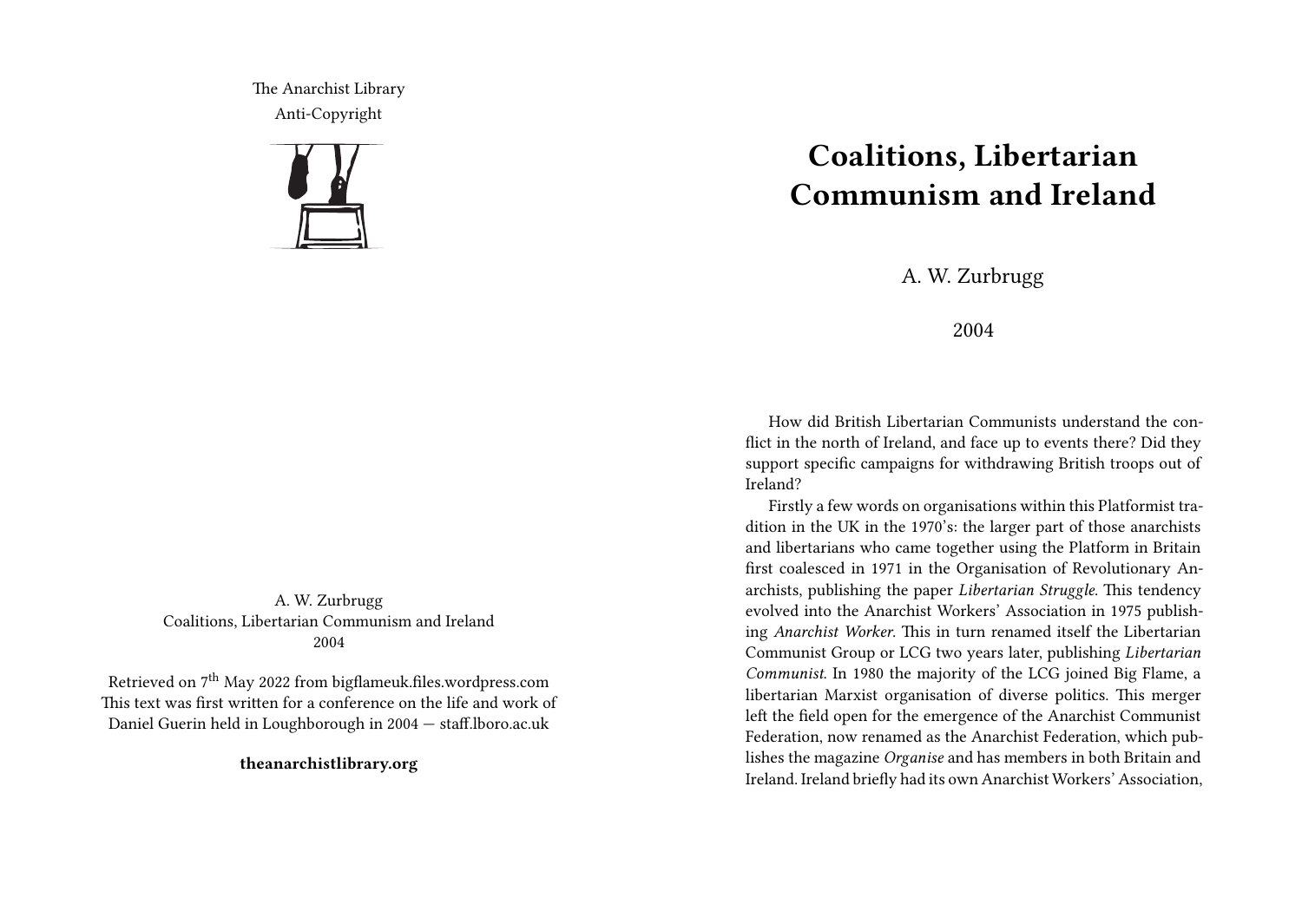but its enduring organisation is the Workers Solidarity Movement, founded in 1984 which has published *Workers Solidarity* and the occasional journal *Red and Black Revolution.* There are former members or sympathisers of the Anarchist Workers' Association or LCG in the Workers Solidarity Movement and the Anarchist Federation.

The immediate cause of recent conflict in the six counties of northern Ireland was the insurrection of the Civil Rights Movement, and their subsequent repression from 1968 onwards. The Civil Rights Movement contested the discriminatory and sectarian practices of state bodies in the six counties of northern Ireland, attempting to use peaceful protest. Their demands included everyday democratic demands- the sort of demands that were being made by labour in early Victorian Britain over a hundred years earlier- for fair electoral boundaries; demands for community parity: fair distribution of housing, and calling for new laws against discrimination; and demands against state repression: for the repeal of the local Special Powers Act and for abolition of the repressive B-Special police gangs. Together these amounted to a programme for more or near equal recognition for the nationalist or Catholic people in the six counties and ending discrimination by the statelet which had acted hitherto as a Protestant State for a Protestant People.

The reaction to these demands was repression: the police and reactionaries of the Ian Paisley type smashed a march to Derry. Terrence O'Neil, the Prime Minister of the Six County statelet sanctioned this violence, saying "we have heard sufficient for now about civil rights". In 1969 loyalist marchers in Derry threw pennies from the City walls at people in the Bogside, stones were returned, police ran into the Bogside, and the Bogsiders threw them out. British troops were then sent to help out. The IRA- the Irish Republican Army- had hitherto been moribund, $^1$  and thus

 $1$  In the early 1970's it was said that that IRA stood for I Ran Away, so ineffective was the Irish Republican Army. It should also be noted that arms held by Crown forces found their way into the hands of loyalists. As this paper was being written collusion between Crown forces and loyalists was still in the news: it was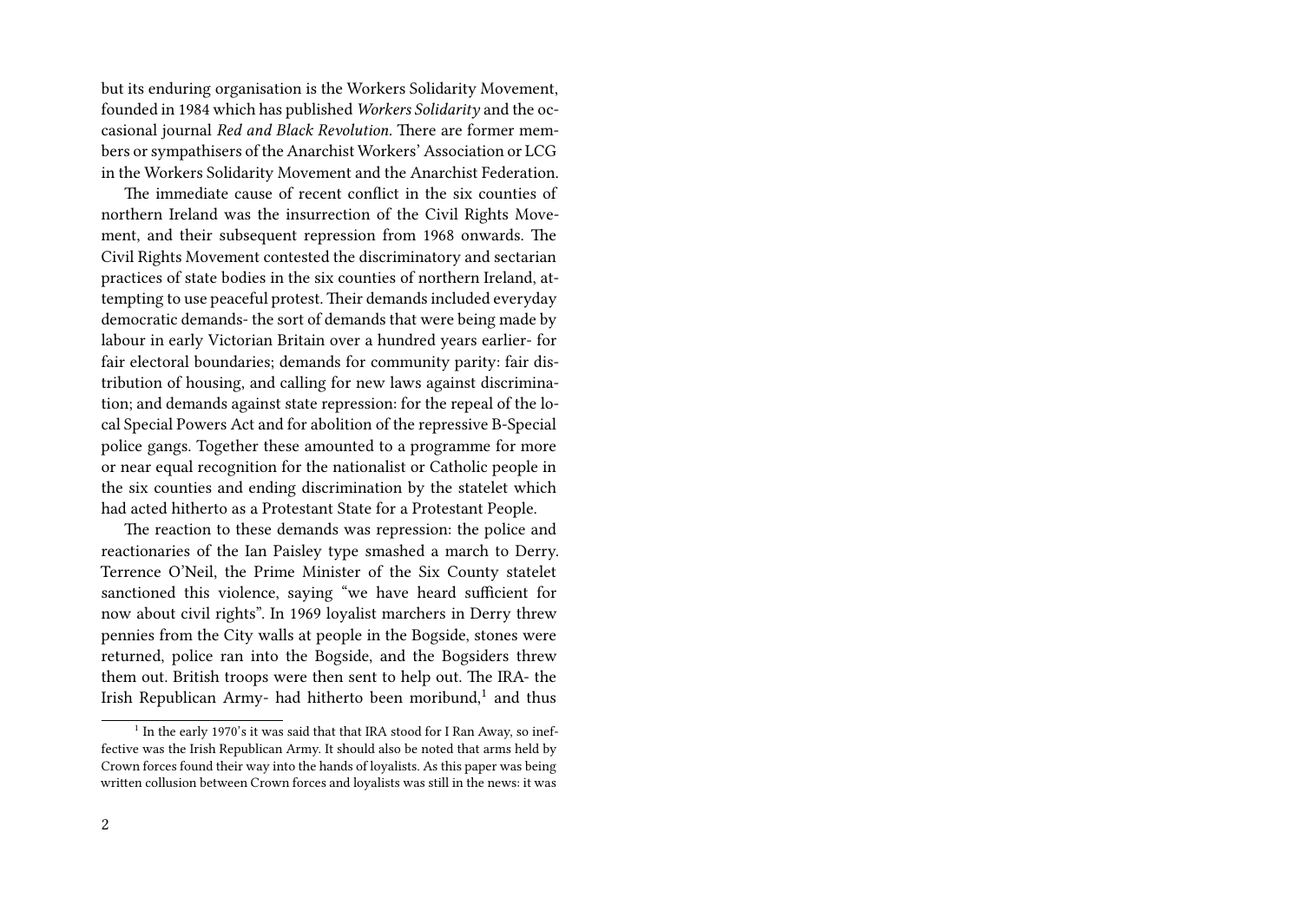it was that the British and Six County state that re-introduced the gun into everyday life beginning the period of 'The Troubles'. Within a short time the events of Bloody Sunday on 31<sup>st</sup> January  $1972$ ,<sup>2</sup> when British paratroops killed thirteen demonstrators on a march in Derry, and the practices of counter-insurgency forces targeting republicans in alliance with loyalists provoked a reaction that culminated in the rapid re-development of the Irish Republican Army and in the UK in the formation of the Troops Out Movement, founded in 1973, with two key demands: Troops Out Now! And Self Determination for the Irish people as a whole!<sup>3</sup>

The Organisation of Revolutionary Anarchists debated policy towards Ireland from its beginnings. A policy document calling for a united workers' Ireland, support for armed struggle and nonrecognition of the existing states was circulated before its founding conference of November 1971.<sup>4</sup> Conference minutes record that the debate on this document was vigorous and informative, but resulted in no agreement. In the 1970's organisations had neither websites, nor electronic mailing lists/e-mail to facilitate communication. It was not easy to create norms of informed, tolerant and structured discussion, into a new political tendency with little experience, little inherited wisdom, and diverse political references. From the 70's to the mid 1990's the IRA attempted to carry the war to Britain, bombing various targets: bombings of pubs produced vicious criticisms, the bombing of Margaret Thatcher in her Brighton hotel some years later did not draw forth a similar reaction. In December 1973<sup>5</sup> a letter writer asked *Libertarian Struggle* why there was support for Irish Republicansvi , citing their racism, sexism

announced that an ex-British intelligence source had confessed to the murder of a lawyer who acted for the IRA with a weapon supplied by Crown forces, and after police patrols had been deliberately removed shortly before the assassination.

<sup>2</sup> A Guardian report can be read on www.guardian.co.uk

<sup>3</sup> www.troopsoutmovement.com/

<sup>4</sup> *The Newsletter* of the ORA, #4.

<sup>5</sup> *Libertarian Struggle*, #10, December 1973.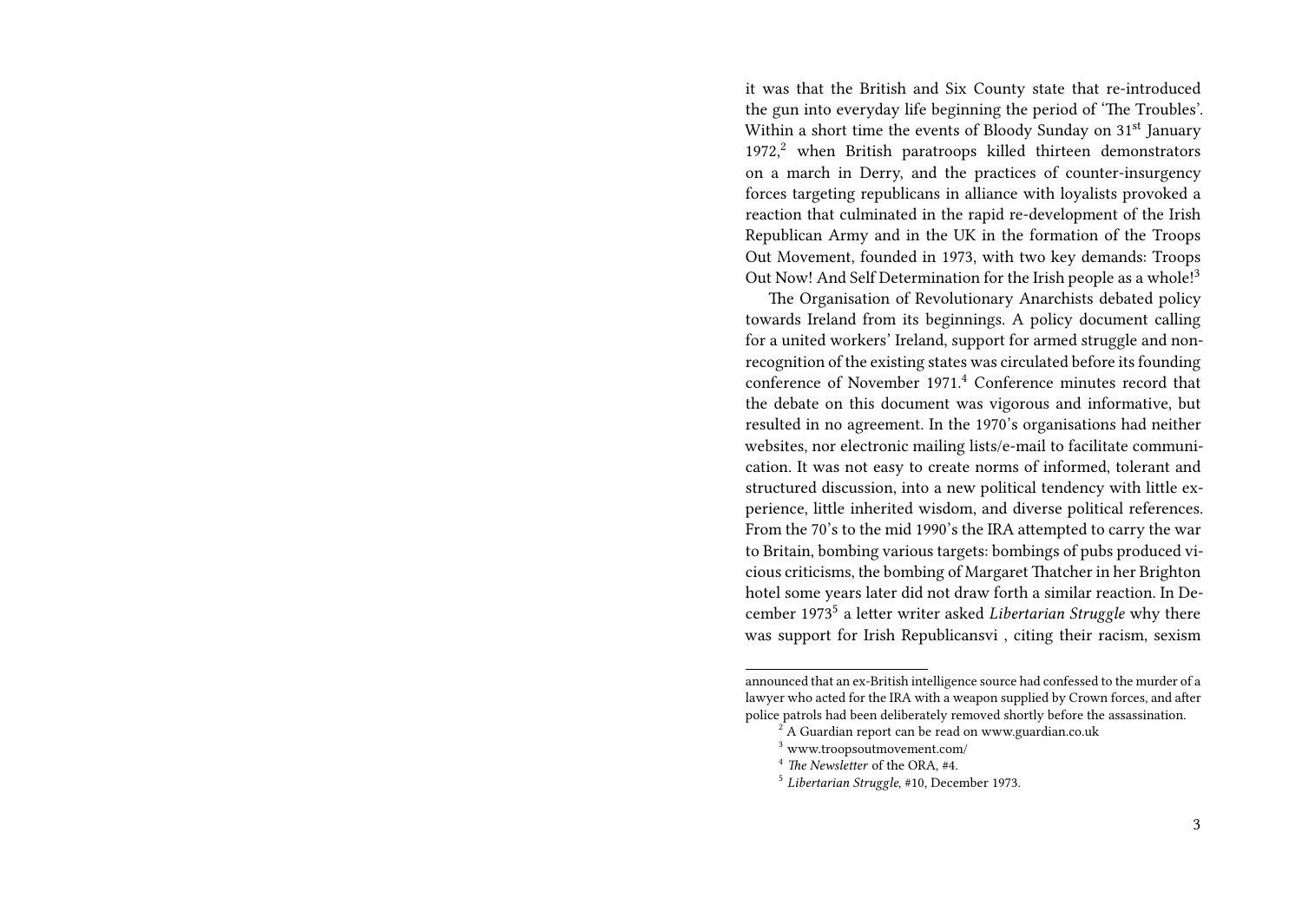and their condemnation of atheistic Marxism. An editorial reply said that demands for release of Irish political prisoners, for an end to internment, and for troops out were agreed policy, but not support for the IRA. In the next issue of the paper, Briege McKeown wrote to call for contacts with Republicans, for pressure on Labour MPs and for campaigns for prisoners and against harassment; with work aimed not at students or activists but towards "the working man".<sup>6</sup> An editor's note stated that the article was not the agreed policy of the Organisation of Revolutionary Anarchists' and called for other contributions.

In *Libertarian Struggle* in November 1974, an editorial published after the bombing in Guildford condemned it as "a cold blooded act of barbarism".<sup>7</sup> In January 1976 one contribution characterised the Provisional Irish Republican Army as bourgeois. It also noted that members of the IS, (the International Socialists) were being withdrawn from the Troops Out Movement to prevent their ideological contamination.<sup>8</sup> A letter published in March 1976 from another Irish contributor, one Alan MacSimoin argued the Provisional IRA are "a working class group with a bourgeois or bourgeois inclined leadership".<sup>9</sup>

Internal debate on Ireland came to a head in 1976 at a time when the Anarchists Workers Association had grown to a membership of 100, with a larger number of peripheral contacts. A majority at conference agreed a new policy in February 1976 that was motivated in an article entitled Ireland: An Alternative Approach, published in the newspaper of the Anarchist Workers' Association, in May 1976.

 $6$  Irish Republicans- Sinn Fein and allied bodies.

<sup>7</sup> *Libertarian Struggle*, November-December 1974, (not numbered).

<sup>8</sup> *Libertarian Struggle*, #23, January 1976; IS refers to the International Socialists, now the Socialist Workers' Party (GB).

<sup>9</sup> *Libertarian Struggle*, #25, March 1976. An editorial reply commented the AWA did work with that the IS in the Troops Out Movement, but that the IS were withdrawing members from TOM, and using rank and file bodies to build the Party.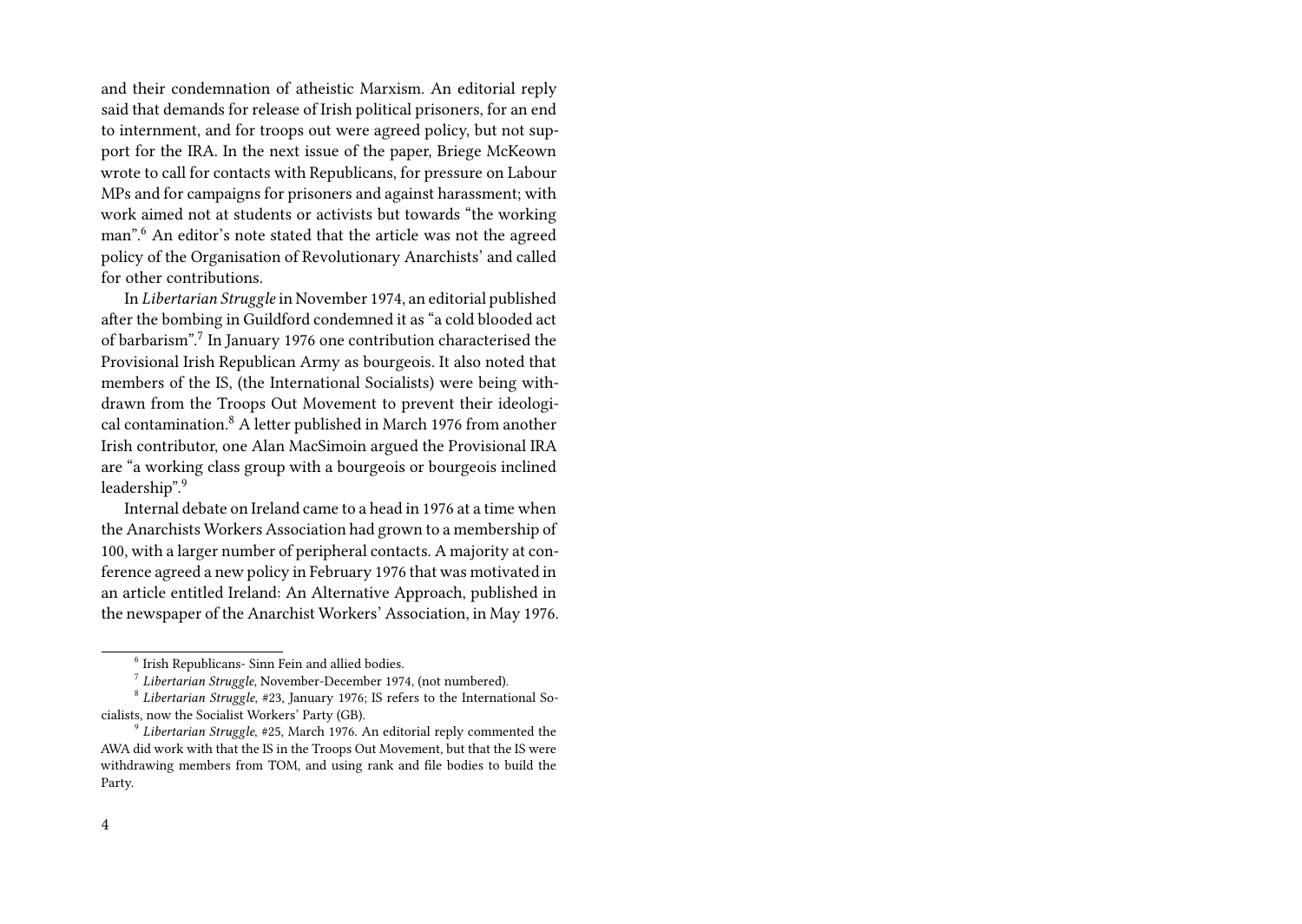*triumph.* And because we are convinced that socialism if it is really socialism will necessarily merge itself with anarchism."<sup>30</sup>

The broad question addressed here is one of class unity and the terms on which such unity would be developed, in both the best and worst of political times. Today perhaps, questions of *external* or anti-colonial national liberation are less pertinent than in the early 1970's. However many forms of nationalisms are thriving, overlapping sometimes with opposition to imperialist oppression, *within* states which increasingly take on the form of multinational political administrations administering capital within defined geographical limits. Events in late 2005, in the poor suburbs of Paris, where many non-indigenous marginalised people suffer from institutional racism, suggest that when brought together in such circumstances, the overlap of class and national oppression may well spark confrontation and pose new, or not so new political questions. The overthrow of capital and of the state may not be on the immediate agenda in such circumstances, but for a minority community the absence of state police and para-military may be as welcome and as 'meaningful' there, as was the removal of British security forces from nationalist areas of the six counties in the 1970's.

It explained the new policy in the following terms: "the independence of Southern Ireland is only formal" and "we do not recognise Northern Ireland as an imperialist situation".<sup>10</sup> "[T]he nature of capitalism has changed: it is now an international finance system, no longer recognising the boundaries of nations". Classic cases of imperialism were defined as "where there is no native bourgeoisie, in other words where industrialised countries are simply removing the raw materials of non-industrialised countries." in contrast in northern and southern Ireland there were subsidiary companies from various countries, and the Northern Irish bourgeoisie were willing members of the club.

The Alternative position had a particular viewpoint on relations between economic and political realities: "Political control derives from economic control, the political control is, in any case, only formally exercised from Westminster. Changing the formal holders of power in Northern Ireland would not change the nature of that control".<sup>11</sup> The discrimination suffered by nationalist was seen as an economic fact of life: "Keeping the Catholic population in an inferior position with regard to job and housing facilities*is part of the economic structure* of Ulster. The Catholics make up a permanent pool of unemployed, which helps to maintain the profit levels of the bosses. Also there is a real potential of a socialist upsurge coming out of the sectarian politics of republicanism. For both these reasons, it was inevitable that the troops would eventually be used against the Catholics. However the troops are not responsible for the divisions within the Ulster working class- these divisions existed long before the British Army went in. It has been said that British involvement is the 'tie-breaker' in the Northern Ireland crisis. We have seen that British involvement will never realistically end until capitalism collapses". The Alternative Approach position

<sup>30</sup> Errico Malatesta, *Umanita Nova* #153, 25.8.1920, quoted and translated from *Anarchistes, Socialistes et Communistes,* Annecy: Groupe 1er Mai, 1982, pp. 141–2, emphasis added.

<sup>10</sup> Ireland: An Alternative Approach, J.C., *Anarchist Worker*, May 1976, p4.

 $11$  It is not unknown for critics of Marxism to point to 'its' economic determinism, this text suggest that this sin can also be shared by other 'isms'.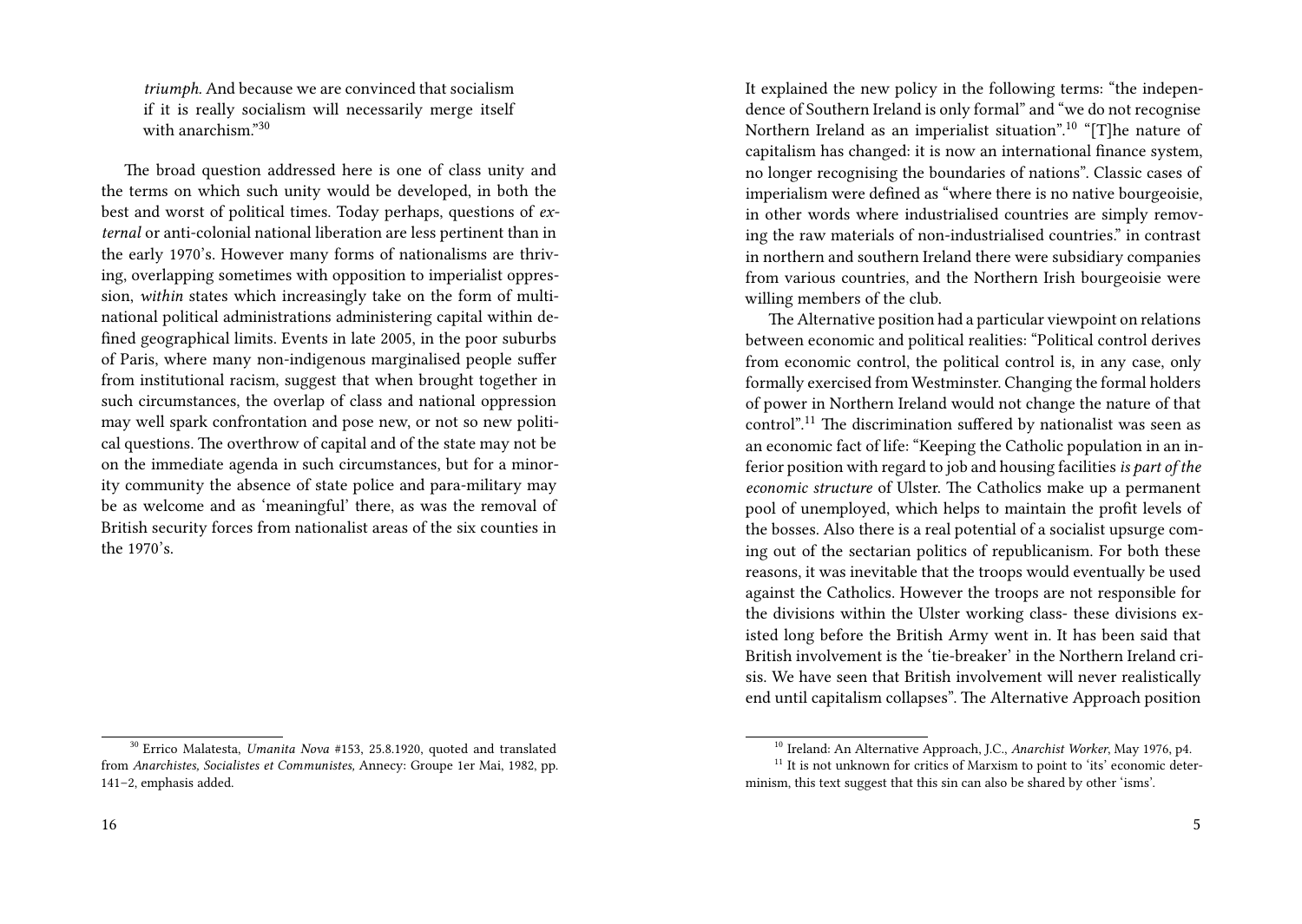did look for troops to be withdrawn, but did not press for this "now". It argued that the withdrawal of troops would be meaningful only if achieved by working class action in Britain and Northern Ireland. "At the moment, pulling the troops out would be meaningless".<sup>12</sup>

Whilst the militaristic and discriminatory role of the Six County state and its forces was downplayed in the "Alternative Approach", the progressive nature of the British state was noted: "Looking at the Constitution of Eire and welfare facilities there, it is not surprising that Protestant workers feel better off as they are". Further those opposing British policy were told off: "We reject all paramilitary groups as nationalistic, elitist and divisive" Echoes of this theme recur, in the magazine of the Anarchist Communist Federation eighteen years later.<sup>13</sup> "Much of the left has acted as a cheerleader for the *reactionary* and often *racist* nationalism espoused by the pseudo-socialist IRA. This attitude has further alienated working class Protestants and driven them towards the Six County right and political Neanderthals of loyalism". In this view both loyalism and republicanism are equated. This begs the question : should those who suffer discrimination and oppression have the right to defend themselves? should they wait for a comprehensive revolution? The policy of the Federation agreed in 1990 said, "As anarchist communists we see that nationalistic and hierarchical resistance

6

or against racists and fascists, work to facilitate both urgent immediate objectives and facilitate better future outcomes. Such reasoned, qualified politics is not new. It can also be found within older anarchist movements, hence this quote from Malatesta, from *Umanita Nova* on May 4<sup>th</sup> 1922, he wrote, on unity with Italian socialists, that we (anarchists) cannot defeat fascism:

"So we must unite with others who, though not anarchists, share short term, common objectives with us or allow that the fascists, with the connivance of the government, should be free to terrorise the country… we prefer to run the risk of being betrayed by others, than betray ourselves to the point of extinction through inaction."<sup>29</sup>

The above was written when future prospect looked bleak and when fascism was on the march, but a concern for class unity was also expressed when prospects were much rosier, as in August 1920 when revolution seemed in the air, if not yet on every street corner. At that time the Syndicalist union of Italy had some 800,000 members and the Socialists controlled a trade-union movement with over a million and a half members, Malatesta wrote:

"But when the Socialist Party rests on the terrain of revolution, when workers' organisations remain organisations of struggle against the bosses, when co-operatives remain trial runs by workers of direct management to the advantage of the collectivity, in short when socialist institutions remain really socialist, our entire sympathy and co-operation is won thereby. Also *because for the moment we cannot by our own efforts alone begin or make the revolution*

<sup>&</sup>lt;sup>12</sup> This line was echoed by the *Organise*, #20, "Both the 'stages theory' and the idea of 'self determination' would lead to such an outcome [a united capitalist Ireland], neither benefiting the Irish working class, nor advancing the international fight against capitalism. Thus they are an irrelevance to the class struggle"… "It is only through a generalised class struggle- both social and armed- that a world wide anarchist society can be envisaged".

<sup>13</sup> *Organise* #34, April-June 1994, p11 *,* emphasis added. The policy of the Anarchist Communist Federation had been spelt out earlier. In 1990 the Anarchist Communist Federation gave muted recognition to anti-imperialism, a policy statement stated: "We support the class struggle in Ireland –North and South- that is attempting to oppose divisions, oppressions and exploitations. The presence of British troops in Ireland is only one aspect of imperialist domination. As in any fight against imperialism, we support the removal of capitalist troops through united internationalist working class action.

<sup>29</sup> Vernon Richards, (Ed), *Malatesta: Life and Ideas*, London: Freedom Press, 1965, p149.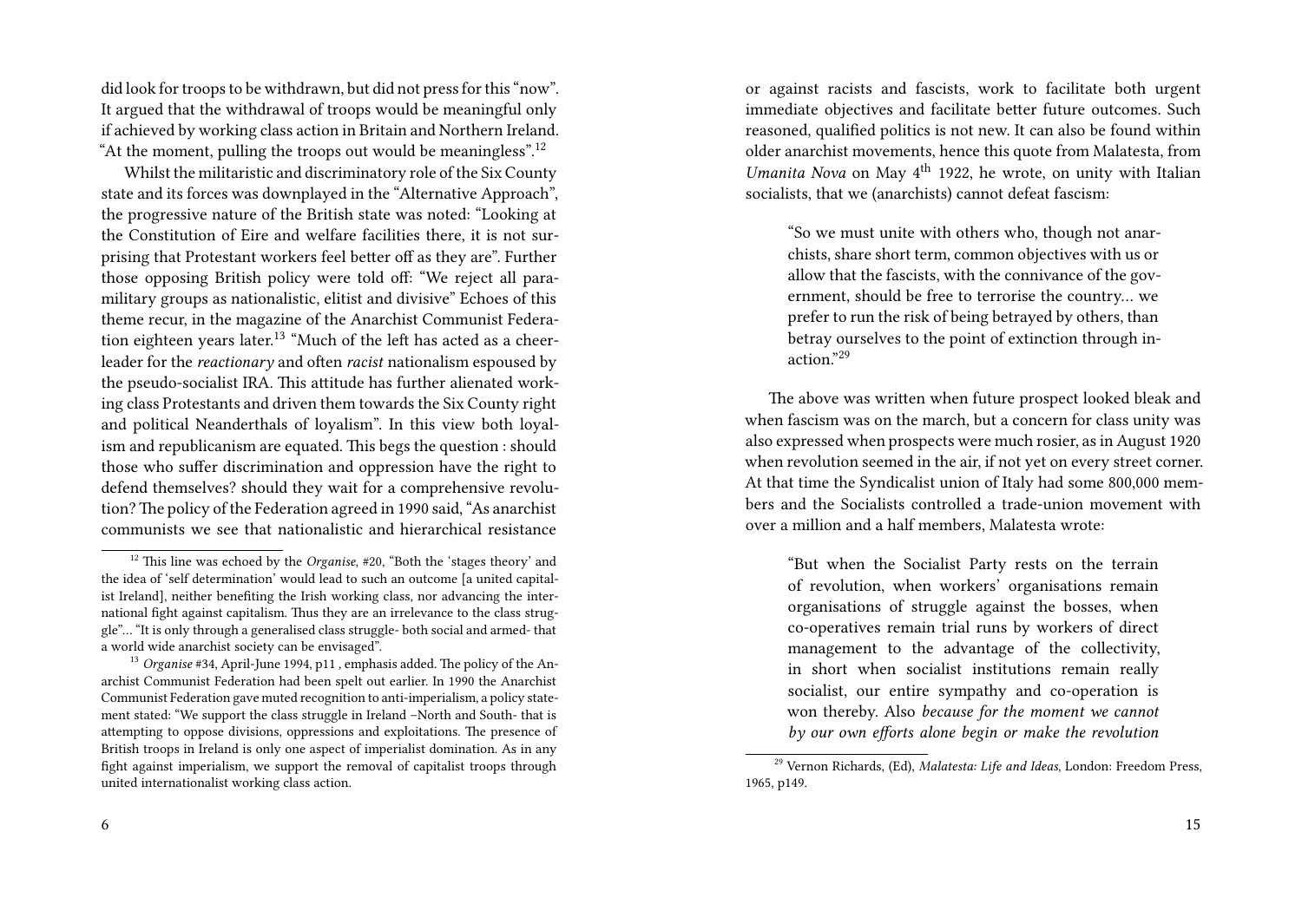and the exploited, the oppressor and the oppressed." And "For us, anarchists can only be partisans convinced that colonialism should be destroyed in Algeria… morally, we can only be with the Algerian people…"<sup>27</sup> In 1962 an anarchist notable, Joyeux, commented at the Macon conference of the Federation Anarchiste that the Algerian revolution was a bourgeois revolution which had nothing to do with class struggle, and unless change brought about an end of exploitation it had no interest. There is some similarity between these arguments and the arguments discussed above. Perhaps Daniel Guerin had such comments in mind when he chose two extracts from Proudhon and Bakunin for his book *Anarchism: From Theory to Practice*, first published by Editions Gallimard in 1965 and translated and published by Monthly Review in 1970. Proudhon is quoted saying that Algeria will sooner or later constitute itself as an Algerian France on the model of the USA separating itself from Britain. His vision appears to be Eurocentric, with Algeria being Frenchified. On the other hand Bakunin is quoted saying that every people has the right to their own language and culture, but that it would be regrettable if new servitudes and new yokes enveloped decolonised countries. Guerin ends "This analysis brings us straight into the middle of the twentieth century"<sup>28</sup>

Looking briefly to questions of coalitions: the axis which largely determines the potential for coalition building is identified as a function of both short term and urgent immediate common objectives between various parties and the possibility that future progress will be made easier through obtaining these immediate objectives. Libertarian communists might argue that limited political campaigns- for instance against the use of plastic bullets, can merely unite a capitalist Ireland. Both the "stages theory" and the idea of "self-determination" would lead to such an outcome, neither benefiting the Irish Working class, nor advancing the international fight against capitalism.<sup>14</sup> One thread connecting these statements is antipathy to republicanism, neglecting the rights of an oppressed minority to defend their interests.

In the next issue of *Anarchist Worker* the LCG tendency- the then minority of the AWA who subsequently formed the tendency that became the Libertarian Communist Group, or LCG, recorded their opposition to the Alternative Approach position, in an article headlined 'Ireland: Abstention is no alternative'.<sup>15</sup> They pointed to the wider historical, state and military context: British troops acted partially- they did not act against the mass of legally held arms in the hands of pro-unionists but did intimidate and threaten nationalists, criminalising nationalists and republicans; thus there were vigorous searches of nationalist areas, but this policy was not inflicted on loyalists. It noted the killings by the British Army on Bloody Sunday, and the Army's refusal to act to break the strike of the Ulster Workers' Council in 1974. It called for the removal of British troops (now) that were supporting a sectarian Unionist/Six County/Loyalist statelet, 'Self determination for the Irish people *as a whole*' and 'Troops Out Now' — the demands of the Troops Out Movement. Such points were made to critique the "Alternative Approach" whose policy paid inadequate attention to the impact of state structures on the nationalist population,<sup>16</sup> failed to

 $27$  "on ne peut confondre sciemment l'expoiteur et l'expoite, l'oppresseur et l'opprime. Pour nous, les anarchistes ne peuvent etre qu'etre partisans convaincus de la destruction du colonialisme en Algerie. (…) Nous ne pouvons etre moralement qu'avec le peuple algerien…" ibid.

 $28^{28}$  p.69.

<sup>14</sup> Anarchist Communist Federation, in their paper, *Organise* #20, August-November 1990, p11.

<sup>15</sup> *Anarchist Worker*, June 1976

<sup>16</sup> Ireland: An Alternative Approach, J.C., *Anarchist Worker*, May 1976, p4. Policy agreed at National Conference, 14 and 15.2.1976, was: "The situation in Northern Ireland is that capitalists from all parts of the world are exploiting the Irish working class, and that religious, national and cultural traditions are being used to divided and further exploit the working class. The AWA rejects the concept of anti-imperialist struggle. We recognise that capitalism is an international system and that the struggle must be against both the international and the do-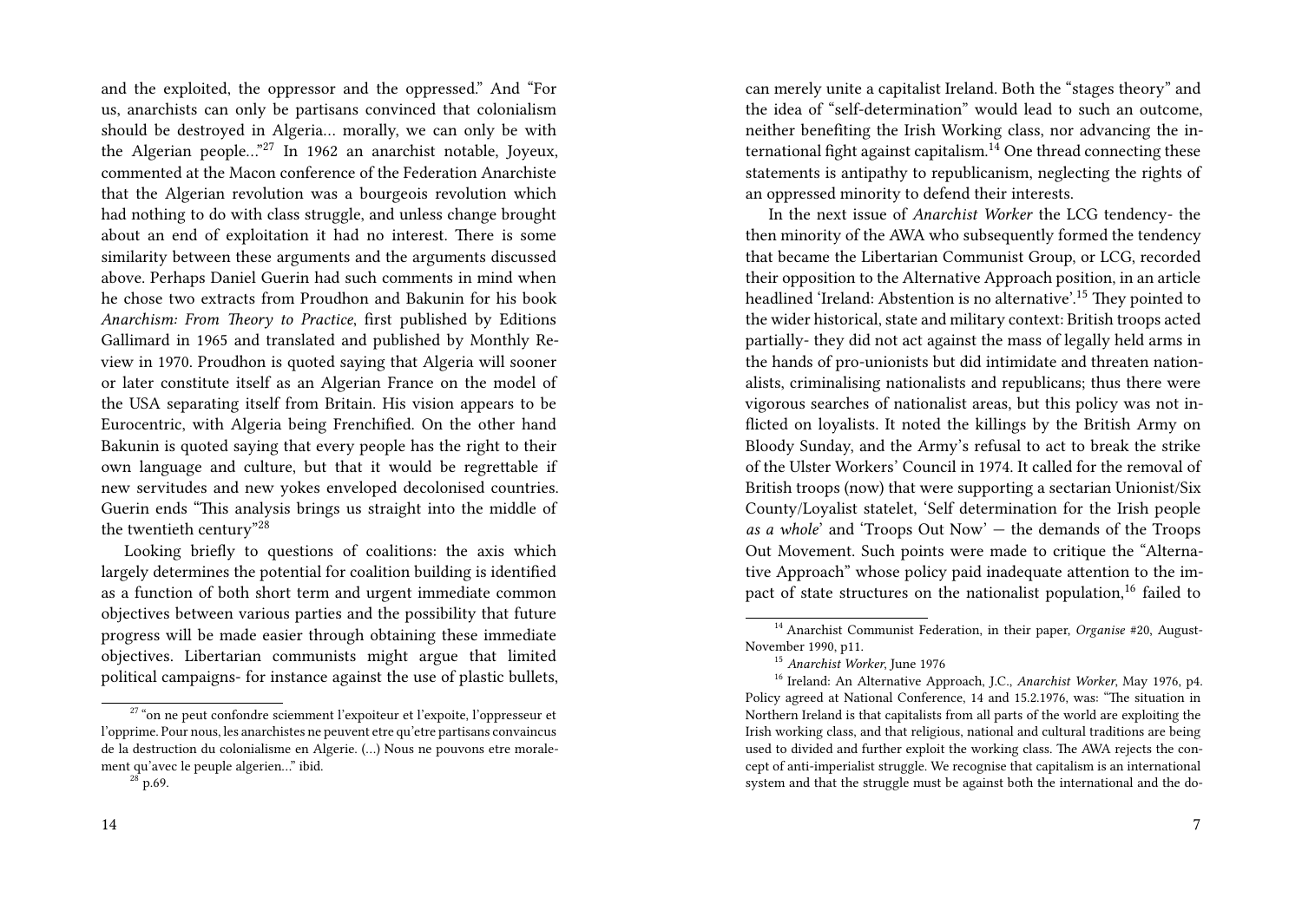properly consider the inter-relation between the economic and the political, and how *political factors* also worked to determine economic realities. For example — that the unequal levels of unemployment amongst nationalists was determined by the action of the Six County state directing job creation towards Loyalist areas and away from nationalist areas. Whilst the historical roots of the Six County state were not addressed in this article for reasons of space, $17$  a letter in the same issue of the paper did broaden the argument. It concluded: "The general influence of capital in a any part of the world is not a guide to anything, just as knowledge of the average annual rainfall doesn't tell you whether you'll need an umbrella or a bottle of suntan lotion. Only by studying the unique features of the particular situation and *then* relating them to general trends can you arrive at any developing analysis. The real things in the six counties that we must take into account are the following: (1) The protestant ascendancy is based upon the subjugation of the catholic population by the armed forces of Stormont<sup>18</sup> and of the British state. (2) Whilst the real division (actual preferential treatment in housing, jobs, etc.) divides protestant from catholic, class based politics is crippled. (3) Therefore class politics can only

to express one's culture and national feeling, etc. $^{23}$  In Britain the LCG was also accused of Leftism, committing the sins of "united front work" through work in the Socialist Teachers Alliance, and its co-operation with Socialist Unity, $24$  an electoral front. Some libertarian communists in France have stood in elections, and consider participation in elections as a question of tactics, others, and most anarchists would reject this position. Some comments that have some resonance with events in Britain can be found in the history of French anarchism by Cedric Guerin.<sup>25</sup> Cedric Guerin comments on the analysis of certain anarchists in the 1950 in respect of Algeria that they delighted in putting both parties to the conflict on the same level.<sup>26</sup> Critical positions are quoted from the Groupe Anarchiste d'Action Revolutionnaire and from *Noir et Rouge* "We anarchists cannot wittingly confuse the exploiter

 $^{24}$  Socialist Unity was an electoral front, led by the International Marxists Group, an affiliate of the Fourth International. See Anarchist Communism in Britain, in *Organise*, #42, magazine of the Anarchist Communist Federation, Spring 1996, p18, also on flag.blackened.net — a history of crimes against an anarchist orthodoxy failing to note the context of events or the relationship between theory and activity in these times.

mestic ruling class. The struggle in Northern Ireland should be linked with struggles for workers power, throughout the British Isles, Ireland's economy being an integral part of the economy of Britain, Europe and the world. We reject all paramilitary groups as nationalistic, elitist and divisive. The troops presence in Northern Ireland maintains divisions within the working class that ultimately benefit only the capitalists. The only way that the removal of troops could be meaningful is if they withdraw through united class action, including the self-activity of the troops. The struggle will only be resolved when the people of Northern Ireland realise that their best interests lie with each other and not with para-military groups, capitalists and religious and other sectarian groups." ( *Anarchist Worker*, May 1976.)

<sup>17</sup> Later issues of *Libertarian Communist*, especially the final issue published in 1970 went some way to examining the history of the labour movement in Ireland.

<sup>&</sup>lt;sup>18</sup> i.e. of the Six County state: Stormont was the location of the parliament of the Six Counties of Northern Ireland.

<sup>23</sup> On the situation of people in New Caledonia it wrote in *Alternative Libertaire* April 1998, #63: "Tout d'abord, il faut savoir que l'État français devra réformer la Constitution, pour y faire apparaître la notion d'Etat-associé. Nous devrons faire pression sur les législateurs, pour que la nouvelle Constitution soit favorable à tous les peuples voulant s'émanciper. Dans l'immédiat nous devons nous appuyer sur les luttes pour les droits fondamentaux, qui se sont développées ces dernières années en France, et auxquelles participe Alternative Libertaire : droit au logement, droit au travail, droit à la citoyenneté pour tous (Françaisimmigrés), égalité des droits entre hommes et femmes, pour populariser un autre droit fondamental : le droit des peuples à disposer d'eux-mêmes, droit actuellement dénié au peuple kanak par l'État français."

 $^{25}$  Cedric Guerin, Anarchisme francais de 1950 a 1970, unpublished manuscript.

<sup>&</sup>lt;sup>26</sup> "sous pretexte de divergences d'ordre ideologique (conception, esprit, et objectifs de la lutte nationale, role de l'Etat dans la nation algerienne, entre autres) on se complait dans une attitude equivoque de "balance" renvoyant dos a dos les deux parties et aboutissant a un soutien objectif de la presence francaise en Algerie.", ibid.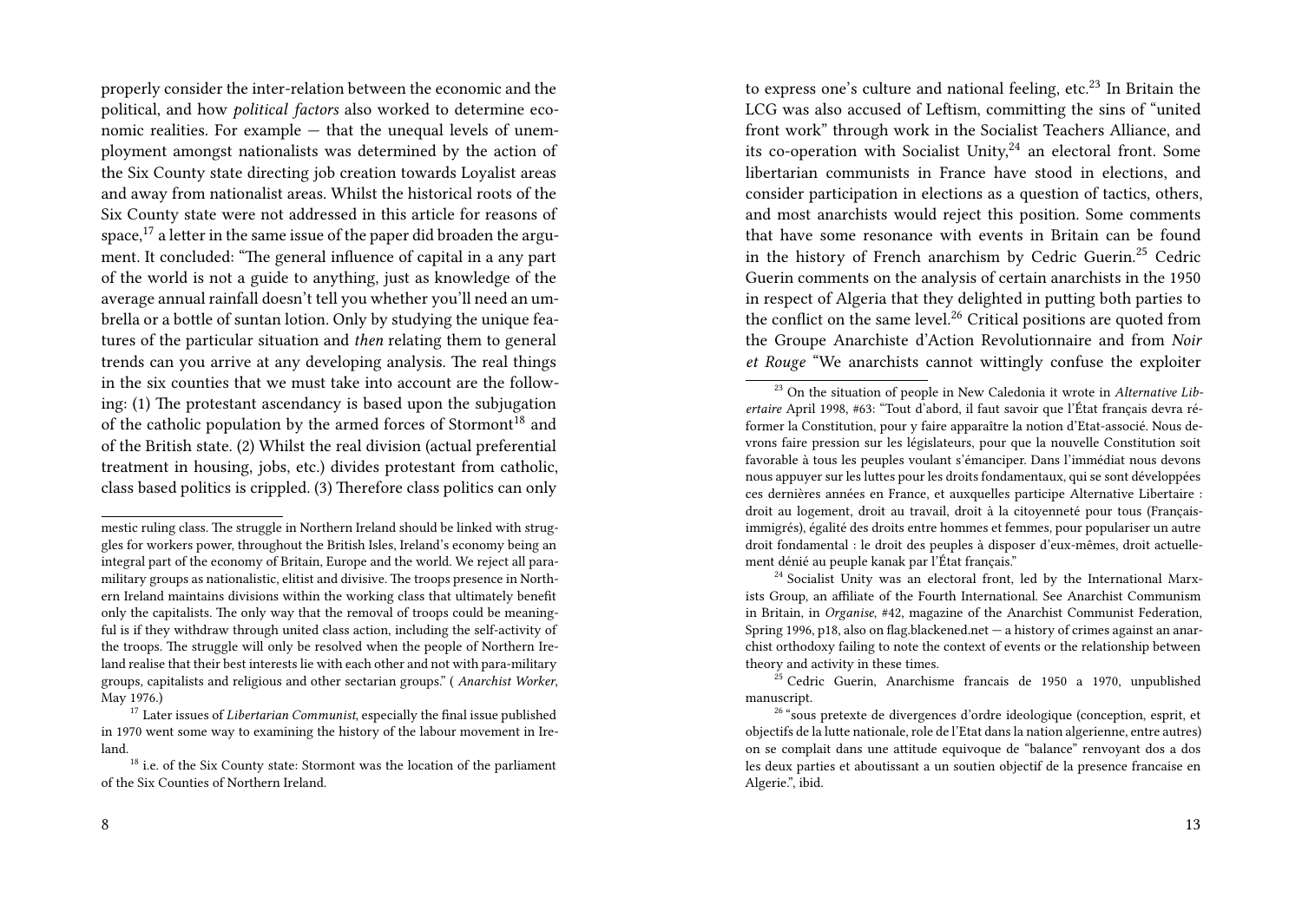continued to exist. For this reason the end of the IRA campaign did not result in an end to sectarianism.

## The WSM has also written that:

"A lasting libertarian movement can only be built on a basis that openly includes anti-imperialism and opposition to state repression and sectarianism among its policies…"

## They speculate on the future:

"Now partition could end through a referendum in which a yet to be formed majority impose a new settlement on a minority but in which sectarianism remains in place. As anarchists we would welcome the removal of imperialism even under such circumstances but recognise that in the short term at least it would probably deepen sectarian divisions in the northern working class."

Does this experience have anything in common with experiences elsewhere, and in France in particular? The Union des Travailleurs Communistes Libertaires, which exists today around the magazine and organisation *Alternative Libertaire* was excluded from the French Organisation of Revolutionary Anarchists accused of being partisanly in favour of the partyist activity ('partidaire' en francais) amongst other leftists, as well as being workerist.<sup>22</sup> It appears to continue to promote the rights of peoples in overseas territories still managed by the French State: rights of citizenship, rights to housing, rights to work, the right develop if the ascendancy is ended. The troops must be brought out before class politics can start, -NOT the other way round."

The LCG perspective did not see Troops Out as a cure-all. Rather it was a step that could and should be usefully advanced in Britain, given a context in which British troops were responsible for a large part of the violence in the six counties.<sup>19</sup> Weakening a sectarian Six County statelet was a step worth making, towards reducing the violence suffered by the nationalist community. Greater equality was not of itself revolutionary but the destruction of a sectarian statelet might facilitate further change in Ireland. It would also be in the interests of British workers to hamper and prevent British armed forces perfecting repressive technologies and systems that would almost certainly be used against themselves- and this did prove to the case, as techniques and weapons first used in Ireland were deployed in Britain in the course of the Great Miners' strike of 1984–5.

The general position of this LCG tendency on national liberation noted that each situation was unique, but went on to say in a draft programme. "National liberation struggles are usually led by sections of the national bourgeoisie, allied with intellectual and petty bourgeois elements. The working class and peasantry usually take an active part in national liberation struggles. Very often, however, their interests are subordinated to those of the native bourgeoisie, who seek state power and establishment of capitalist and state capitalist economies. We must give what aid and advice we can to forces of the workers and peasants inside the liberation movements", and "We therefore give critical support to national liberation struggles where it affects the influence of colonial powers

<sup>&</sup>lt;sup>22</sup> "partidaire et ouvrieriste" see L'OCL, trente ans d'anarchisme revolutionnaire, in *Courant Alternatif*, Mensuel edite par l'Organisation Communiste Libertaire, 3e trimestre, 1999, p33. Both tendencies survive, the excluded now publish *Alternative Libertaire*. (www.alternativelibertaire.org/)

<sup>19</sup> The Irish Workers Solidarity Moment had a sub-head in their paper *Workers Solidarity*, #43, Autumn 1994, 'The gun was reintroduced to northern politics .. by the British state.'